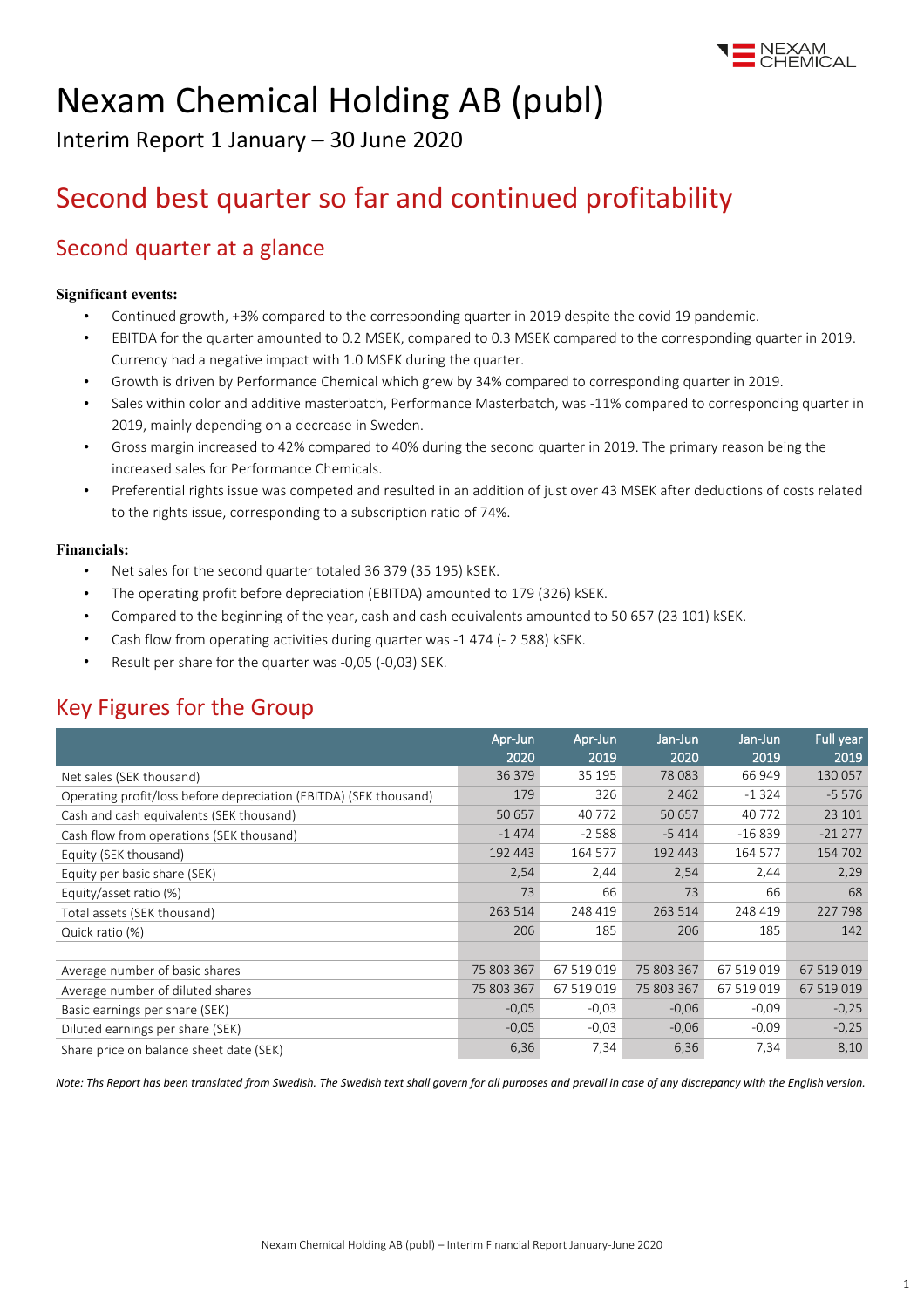

### Comments from the CEO, Johan Arvidsson

# Growth continues despite strains in the rest of the world

After presenting a first quarter that was the strongest so far in sales in Nexam Chemical's history, a lot has happened in our business as well as in the outside world. The Covid-19 pandemic has affected global business during the second quarter, which inevitably also had consequences for us. Despite the great global uncertainty, sales in the second quarter will be SEK 36.4 M (35.2), the second-best quarter so far. This means that in the first half of 2020 we delivered our two strongest quarters to date.

# "… means that in the first half of 2020 we delivered our two strongest quarters to date…"

Nexam Chemicals' growth journey continues. At the same time, it is clear that during Q2 we experienced a notch in the curve caused by the covid-19 pandemic. Customer behavior has differed from the normal situation, perhaps above all in the form of an increased fear of keeping raw material stocks to the same extent as usual. Orders have also arrived later than usual and the logistics chains, often with many parties involved, have been slower. To this should be added that shipping costs, in particular flights, have become more expensive. However, it is important to point out that we have not seen any signs that the underlying demand for our products and solutions has decreased. On the contrary, we see a continued increase, as our growth also proves. But the pandemic means that it is simply more complicated to do business at the same time as there is a general concern in the world economy. For our business, this has meant that we have worked to improve our internal processes to handle rapid volume fluctuations and unpredictable logistics chains.

As planned, Performance Chemical accounted for growth in the quarter at 34 percent, while Performance Masterbatch fell by 11 percent. It is also Performance Chemical that is least affected by the effects of the pandemic. Of course, the growth in Performance Chemical could have been greater in a "normal situation", but it became clear during Q2 how our two business units together form a well-functioning unit

which also spreads risks and makes us less vulnerable to various market conditions.

DNB has begun a commissioned research of Nexam Chemical and published its first analysis of us on the 16<sup>th</sup> of June. The title of the analysis is "Significant opportunity on the horizon", which DNB justifies by saying that Nexam Chemical today offers opportunities for good business in terms of sustainability, current financial situation and faces potential growth. Erik Penser Bank, which previously published analyzes of Nexam Chemical, will not continue.

# "…continue to grow, which is an important part of proving the potential in our business…"

Considering the extraordinary circumstances, I think that Nexam Chemical has performed well in the first half of 2020. We continue to grow, which is an important part of proving the potential in our business. At the same time, known external factors have slowed down the growth rate somewhat. We are constantly getting better at mitigating difficult circumstances, even if they can never be completely avoided. In total we are on the right path where we grow and are profitable. We have a healthy business and a promising future. Like many others, we naturally hope for a slightly higher degree of market stability in the future so that the logistics chains also function well. Growth is never

a straight line, and to create good results over time, it is important to have both endurance and explosiveness. I mean that this combined with a large market potential is something that Nexam Chemical has.

Johan Arvidsson, CEO

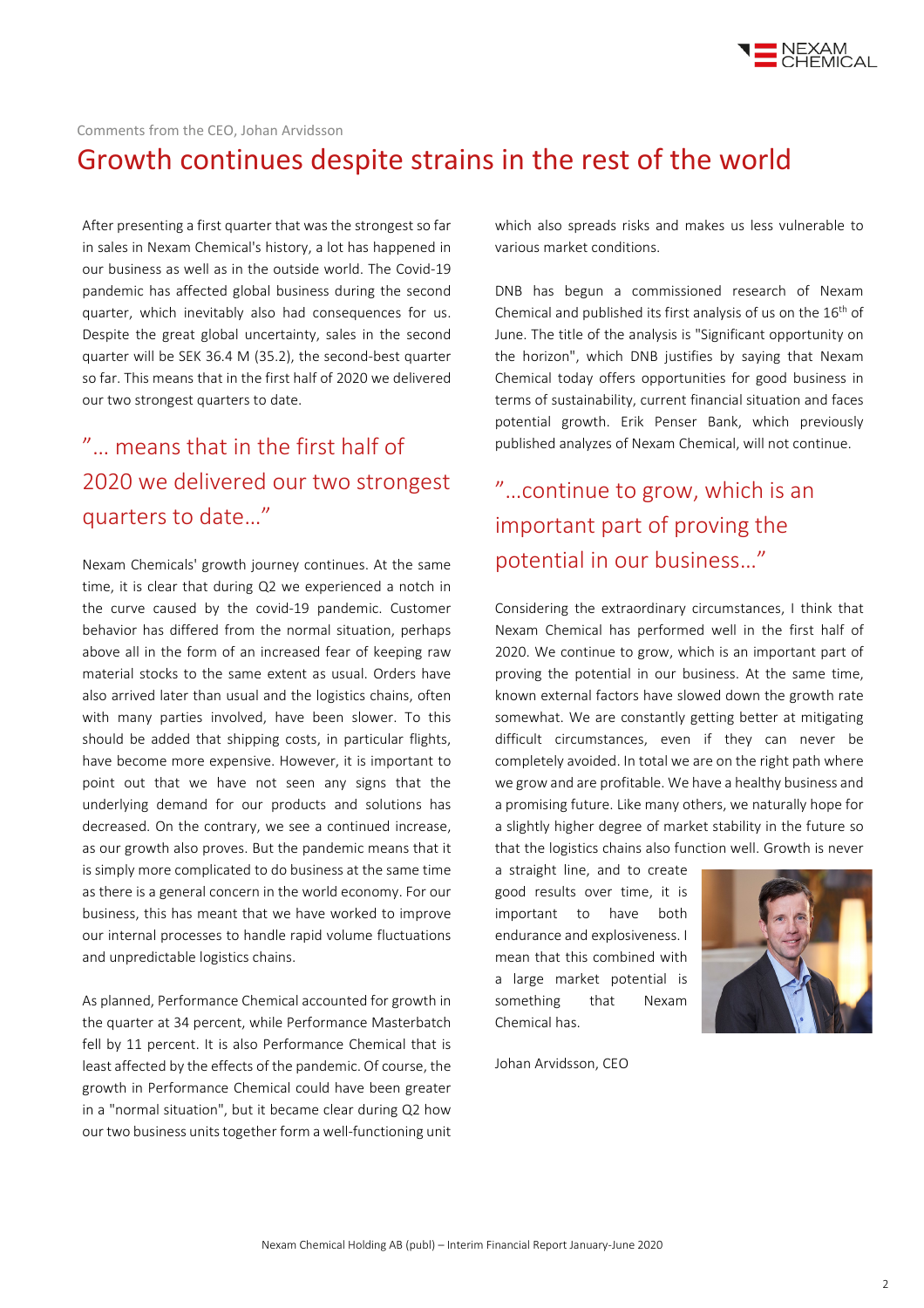

# This is Nexam Chemical

#### Nexam Chemical

Stronger, lighter and recyclable materials. It is one part of what the world needs to be able to grow in a sustainable way. We at Nexam Chemical can contribute to this. We work with improving polymeric materials – more commonly described as plastics. By adding our products, the customer can create materials that will give the endproducts completely new and effective properties. Such as lower weight, increased heat resistance and strength, longer life cycle and increased recycling.

Today we help our customers to improve materials that are then used in everything from computers, wind turbines and vehicle components to water pipes and food packaging. We are a growth company with a turnover of approximately SEK 130 million, with production in four countries, employs about forty persons and cooperates with well-known chemical and material companies all over the world.

The Company's head office is located in Lomma, Sweden. Development of new products and applications and formulation evaluation takes place in the laboratory in St. Andrews, Scotland where also the facility for production of the Company´s molecules are located. Large scale production of the company's unique molecules is performed in collaboration with contract manufacturers. Manufacturing of masterbatch and multifunctional masterbatch is performed by the subsidiary Nexam Performance Masterbatch.

#### Our vision

To be a recognized world-leader in property modification of polymeric materials through heat-activated chemistry.

### Our mission

To contribute to a more resource-efficient and sustainable society through innovative chemistry that improves properties, usability and recycling of polymeric materials.

## Our sustainability vision

Nexam Chemical strives towards a sustainable future through innovative and reactive chemistry and to create possibilities to save on our valuable and scarce natural resources. We want to enable our customers to develop lighter, stronger, more durable and more recyclable products.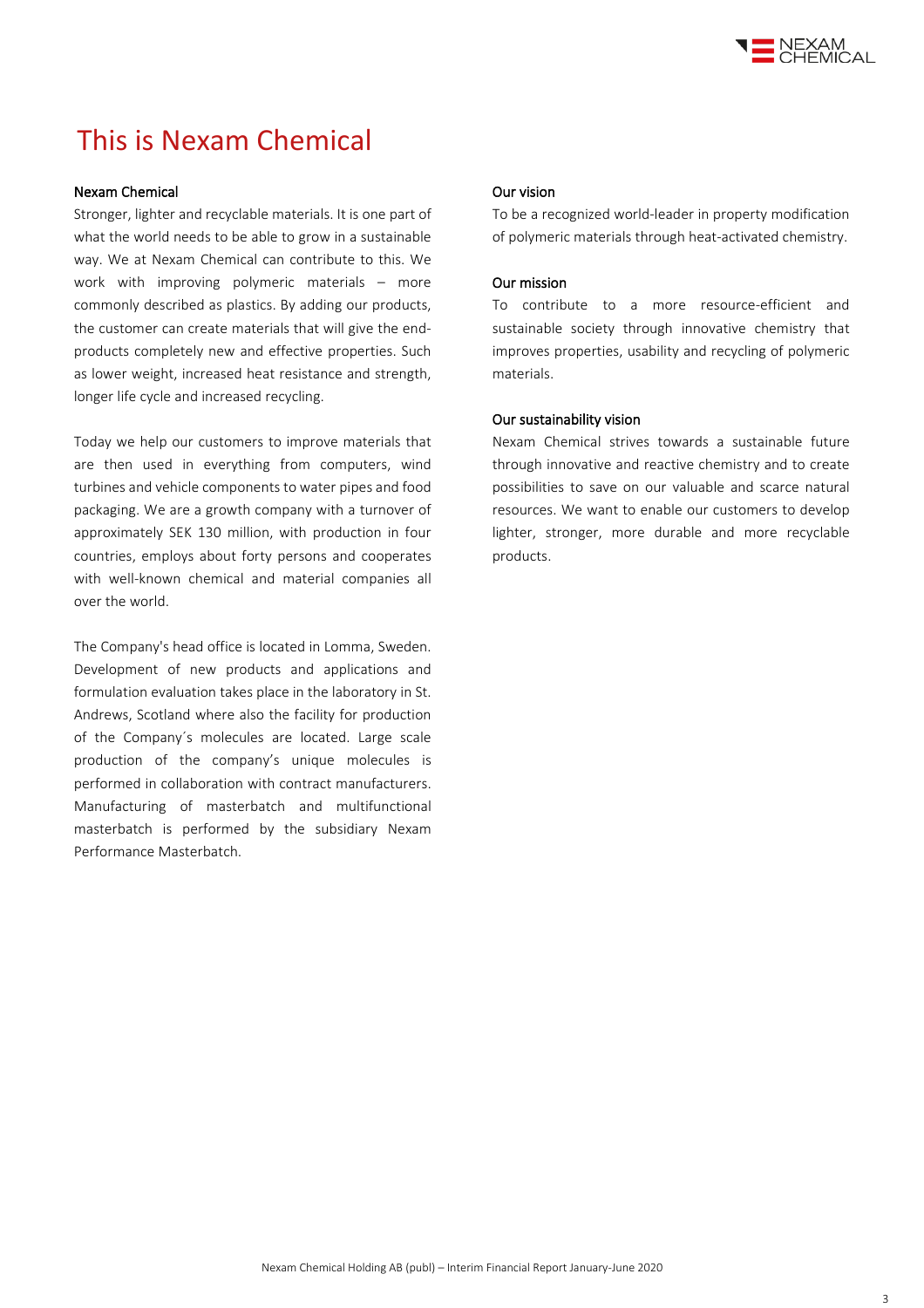

# Financial comments

### Sales and profit

Net sales for the quarter totaled SEK 36,379,000 (35,195,000). Other operating income for the quarter amounts to  $SEK - 1,000,000$  (558,000) and consists mainly of changes from effects of exchange rates.

The personnel expenses during the quarter totaled SEK - 6,550,000 (- 7,413,000) and other operating expenses totaled SEK - 7,487,000 (- 6,840,000). The depreciation for the period amounts to SEK - 2,668,000 (- 2,469,000) of which SEK - 1,100,000 (- 1,100,000) concerns depreciation of acquired immaterial surplus values. The profit/loss before depreciation (EBITDA) amounted to SEK 179,000 (326,000). The operating profit/loss before tax for the quarter came in at SEK -3,443,000 (-2,460,000). Difference is mainly driven by a currency loss of 1,000,000.

#### Personnel and organization

The number of employees in the Group, restated as full time equivalents were 42 (40) at the end of the quarter. Of these, 35 (36) where men and 7 (4) women.

#### Investments

The total investment in intangible assets during the year amounts to SEK 1,856,000 (1,069,000) and for the material assets SEK 1,738,000 (130,000).

#### Cash flow

The cash flow from the operating activities during the quarter amounted to SEK - 1,474,000 (- 2,588,000). Changes in working capital has affected the cashflow negatively with SEK - 593,000 (- 2,720,000). During the quarter, net amortization of bank loans has affected the cashflow with SEK - 3,030,000 (- 3,259,000). The total cash flow for the quarter amounted to SEK 36,498,000 (- 5,277,000). New rights issued contributed to a capital injection of SEK 43,026,000.

#### Financial position

Compared to the beginning of the year, the equity/assets ratio was 73 (66) percent, and the equity was SEK 192,443,000 (164,577,000). Cash and cash equivalents amounted to SEK 50,657,000 (40,772,000) compared to the beginning of the year. The Group has at the end of the period an interest-bearing debt of SEK 43,358,000 (56,674,000) compared to the beginning of the year.

# Other information

### Group structure

Nexam Chemical Holding AB is a Swedish public limited liability company and its corporate ID no. is 556919-9432. The Group consists of the parent company Nexam Chemical Holding AB (publ) and two subgroups, Nexam Chemical and Nexam Performance Masterbatch. All



companies in the Group are wholly owned.

#### Accounting policies

The Group applies International Financial Reporting Standards (IFRS), as adopted by the EU. This interim report has been prepared in accordance with IAS 34 Interim Financial Reporting, the Annual Accounts Act. The parent company applies the Annual Accounts Act and the Swedish Financial Reporting Board recommendation RFR 2 Accounting for Legal Entities. The accounting policies and calculation methods applied are consistent with those described in the annual report for 2019.

*Financial instruments.* Nexam Chemical has only financial assets and liabilities valued at amortized cost. As these financial assets and liabilities are due within twelve months, the value is estimated to correspond to fair value.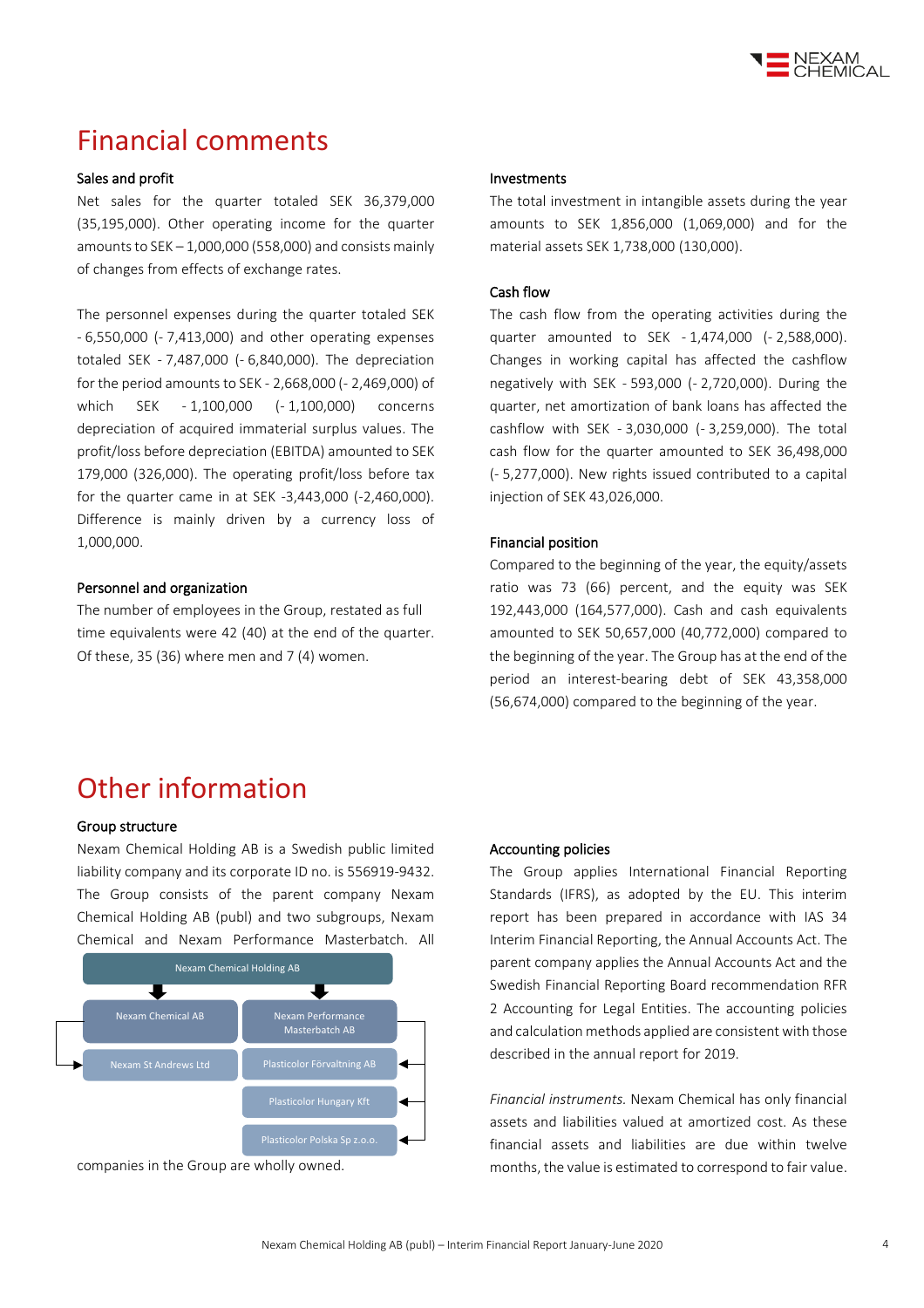

*Segment reporting.* Financial information reported to the chief operating decision maker (CEO) as the basis for allocating resources and judging the group's profit or loss is since the fourth quarter 2019 divided into two different operating segments regarding revenue. The segments are Performance Chemicals and Performance Masterbatch. Performance Chemicals consists of Nexam Chemicals product portfolio and Performance Masterbatch consists of Nexam Performance Masterbatch´s product portfolio.

#### *Reporting standards.*

As of January 1, 2019, Nexam Chemical applies IFRS 16.

#### Transactions with related parties

No transactions with related parties have occurred, except for determined remuneration for the Board of Directors and remuneration in accordance with employment agreement. The principles for these remunerations are stated in the annual report 2019.

### Risks and uncertainties

The Group's operations are affected by a number of factors which can result in a risk for the Group's operations and profit. See the annual report for 2019 on

Nexam Chemical's website for information about the Company's risks and uncertainties.

#### Estimates and judgements

In order to be able to prepare the financial statements, the Board of Directors and the Management make judgements and assumptions on the basis of available information that impact the company's financial performance and financial position.

Estimates and judgements are evaluated on an ongoing basis and are based on historical experience and other factors, including expectations about future events that can be reasonably expected under prevailing conditions. The actual outcome may differ from the judgements made. The areas where estimates and assumptions could lead to a significant risk of adjustments to the figures reported for the company's financial performance, and position in future reporting periods, are primarily judgements about market conditions and thus the value of the Group's non-current assets.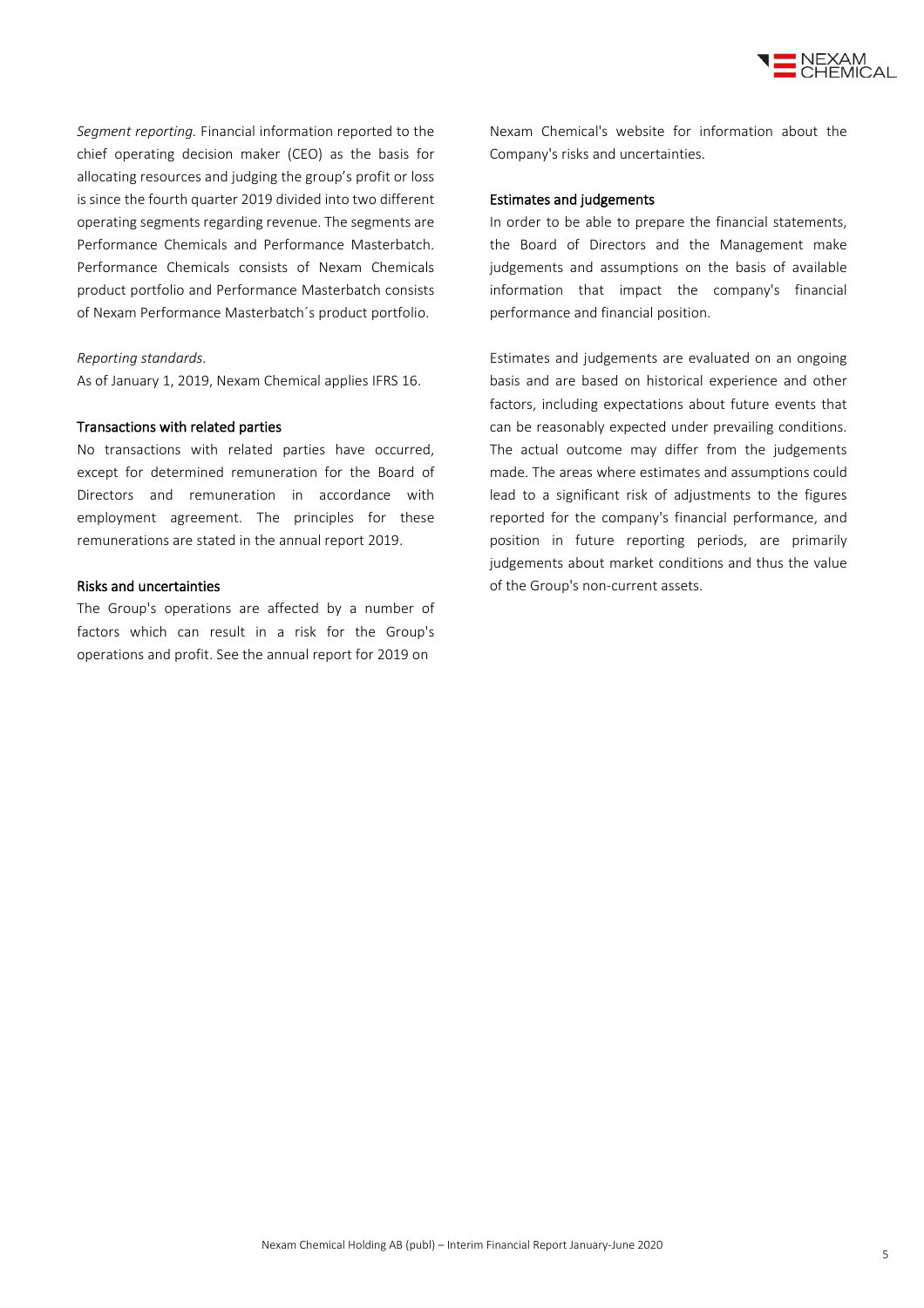

The Board of Directors and the Chief Executive Officer certify that the interim financial report provides a true and fair view of the parent company´s and the Group´s business, financial position and performance and describes material risks and uncertainties to which the parent company and the companies in the group are exposed.

\_\_\_\_\_\_\_\_\_\_\_\_\_\_\_\_\_\_\_\_\_\_\_\_\_\_\_\_\_\_\_\_\_\_\_\_\_\_\_\_\_\_\_\_\_\_\_\_\_\_\_\_\_\_\_\_\_\_\_\_\_\_\_\_\_\_\_\_\_\_\_\_\_\_\_\_\_\_\_\_\_\_\_

Lomma 17th of July 2020

Mats Persson Cecilia Jinert Johansson Jonna Opitz<br>
Chairman of the Board Member of the Board Member of the Board Chairman of the Board

Ronnie Törnqvist Johan Arvidsson Member of the Board CEO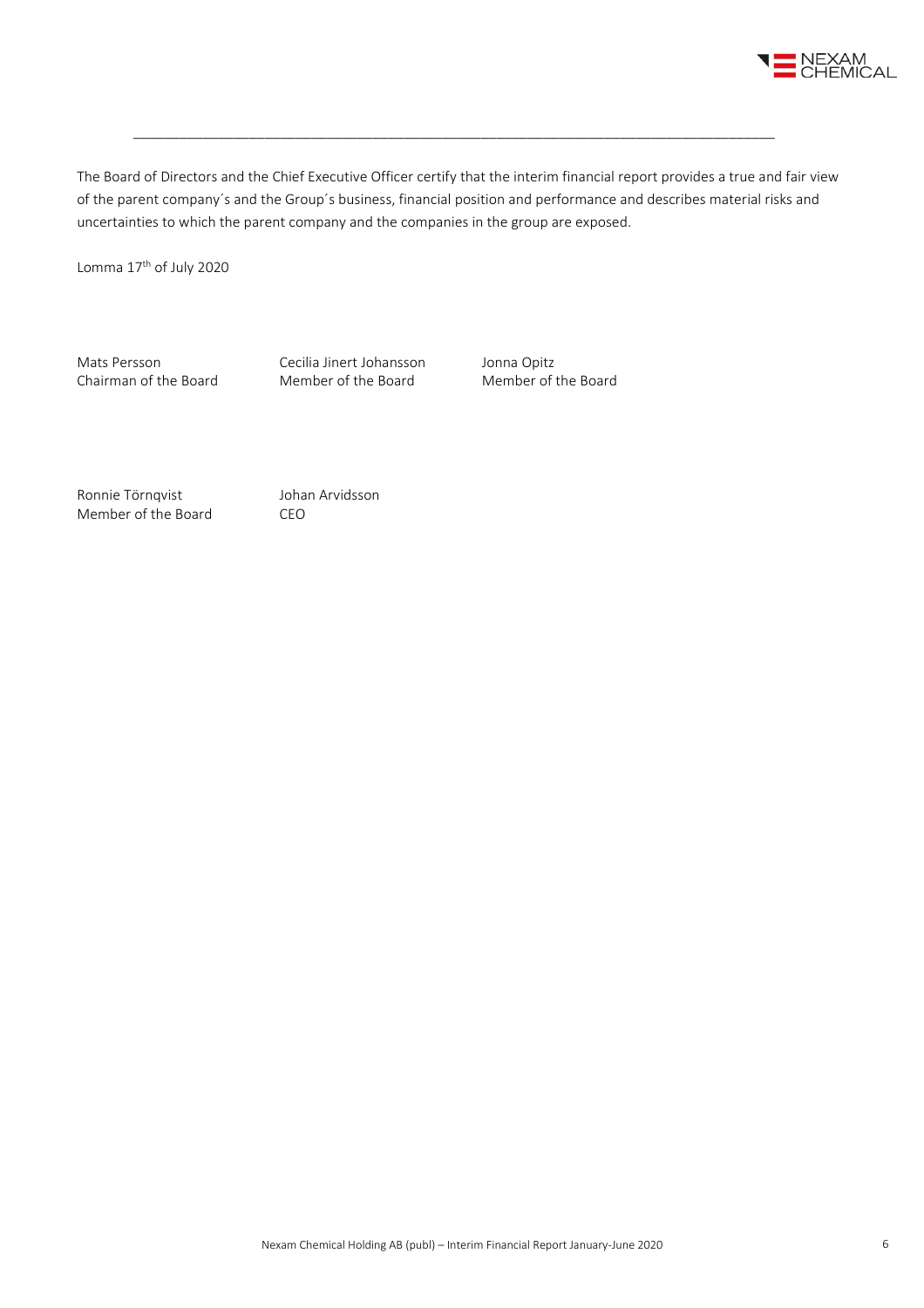

# Financial Statements in summary

| Consolidated income statement in summary                           |            |            |            |            |            |
|--------------------------------------------------------------------|------------|------------|------------|------------|------------|
|                                                                    | Apr-Jun    | Apr-Jun    | Jan-Jun    | Jan-Jun    | Full year  |
| (SEK '000)<br><b>Note</b>                                          | 2020       | 2019       | 2020       | 2019       | 2019       |
|                                                                    |            |            |            |            |            |
| Net sales<br>2,3                                                   | 36 379     | 35 195     | 78 0 83    | 66 949     | 130 057    |
| Other operating income                                             | $-1000$    | 558        | $-196$     | 1667       | 2046       |
|                                                                    | 35 378     | 35 753     | 77887      | 68 616     | 132 103    |
|                                                                    |            |            |            |            |            |
| <b>Operating expenses</b>                                          |            |            |            |            |            |
| Raw materials and consumables                                      | $-21163$   | $-21177$   | $-45016$   | -40 229    | $-78377$   |
| Operating expenses                                                 | $-7487$    | $-6840$    | $-15785$   | $-13030$   | $-28750$   |
| Personnel cost                                                     | $-6550$    | $-7413$    | $-14624$   | $-16684$   | $-30552$   |
| Depreciation and write-down of tangible and intangible             | $-2668$    | $-2469$    | $-5176$    | $-4889$    | $-9836$    |
| assets                                                             |            |            |            |            |            |
| Other operating expenses                                           |            | 3          |            | 3          |            |
| Operating profit/loss                                              | $-2489$    | $-2143$    | $-2714$    | $-6213$    | $-15412$   |
|                                                                    |            |            |            |            |            |
| <b>Financial items</b>                                             |            |            |            |            |            |
| Financial income                                                   | $-14$      | 11         | 128        | 19         | 24         |
| Financial costs                                                    | $-940$     | $-328$     | $-1310$    | $-604$     | $-1632$    |
| Profit/loss before tax                                             | $-3443$    | -2460      | $-3896$    | $-6798$    | $-17020$   |
|                                                                    |            |            |            |            |            |
| Income tax                                                         | $-87$      | $-18$      | $-174$     | $-53$      | $-54$      |
| Profit/loss for the period                                         | $-3530$    | -2478      | $-4069$    | $-6851$    | $-17074$   |
|                                                                    |            |            |            |            |            |
| Other comprehensive income                                         |            |            |            |            |            |
| Items that may be reclassified to profit or loss                   |            |            |            |            |            |
| Translation differences on foreign subsidiaries                    | $-366$     | 189        | $-402$     | 461        | $-68$      |
| Sum of other comprehensive income, net after tax                   | $-366$     | 189        | $-402$     | 461        | $-68$      |
| Comprehensive result for the period                                | $-3896$    | -2 289     | -4471      | -6390      | $-17142$   |
|                                                                    |            |            |            |            |            |
| The profit for the year as well as comprehensive income are wholly |            |            |            |            |            |
| attributable to the parent company's shareholders.                 |            |            |            |            |            |
|                                                                    |            |            |            |            |            |
| Earnings per share (SEK)                                           |            |            |            |            |            |
| Basic earnings per share (SEK)                                     | $-0,05$    | $-0,03$    | $-0,06$    | $-0,09$    | $-0,25$    |
| Diluted earnings per share (SEK)                                   | $-0,05$    | $-0,03$    | $-0,06$    | $-0,09$    | $-0,25$    |
| Average number of basic shares                                     | 75 803 367 | 67 519 019 | 75 803 367 | 67 519 019 | 67 519 019 |
| Average number of diluted shares                                   | 75 803 367 | 67 519 019 | 75 803 367 | 67 519 019 | 67 519 019 |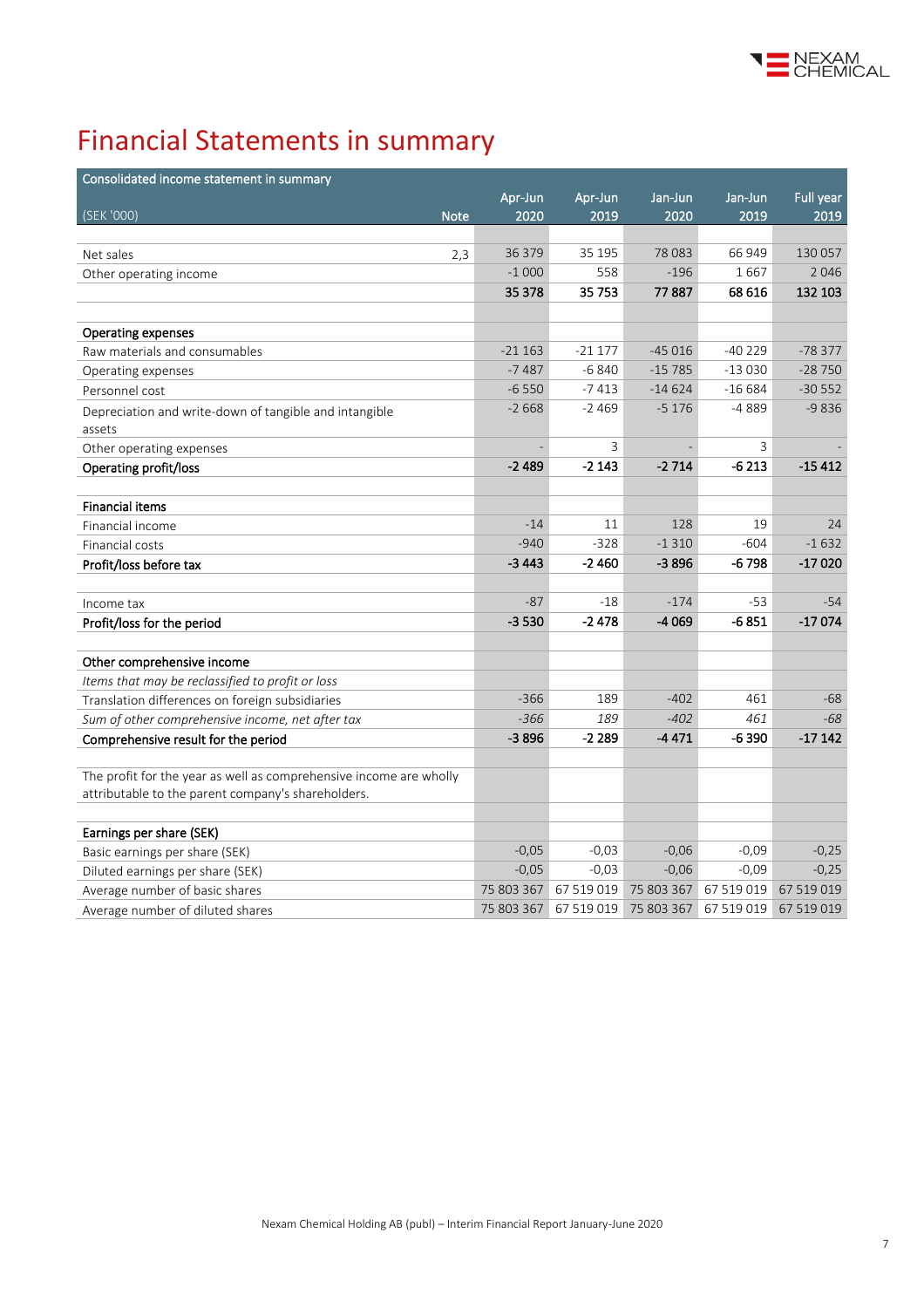

| Consolidated balance sheet in summary |         |          |         |
|---------------------------------------|---------|----------|---------|
|                                       | 30 Jun  | $30$ Jun | 31 Dec  |
| (SEK '000)<br><b>Note</b>             | 2020    | 2019     | 2019    |
| <b>ASSETS</b>                         |         |          |         |
| Intangible assets<br>$\mathbf{1}$     | 105 641 | 107 065  | 106 223 |
| Tangible assets                       | 46 991  | 50 230   | 49 201  |
| Financial assets                      | 97      | 98       | 98      |
| Inventory                             | 33 803  | 23 689   | 24 8 84 |
| Trade receivables                     | 20 590  | 22 945   | 19 1 26 |
| Other receivables                     | 5735    | 3620     | 5 1 6 6 |
| Cash and bank                         | 50 657  | 40 772   | 23 101  |
| <b>TOTAL ASSETS</b>                   | 263 514 | 248 419  | 227 798 |
|                                       |         |          |         |
| <b>EQUITY AND LIABILITIES</b>         |         |          |         |
| Equity                                | 192 443 | 164 577  | 154 702 |
| Long-term debt with interest          | 30 059  | 43 612   | 35 797  |
| Other long-term debt                  | 3 3 1 5 | 3781     | 3 6 0 3 |
| Provisions for pension                | 263     |          | 230     |
| Short term debt with interest         | 13 299  | 13 062   | 14 040  |
| Trade payables                        | 16 10 1 | 13 5 8 6 | 12 090  |
| Other liabilities                     | 8034    | 9 8 0 1  | 7337    |
| TOTAL EQUITY AND LIABILITIES          | 263 514 | 248 419  | 227 798 |

| Consolidated changes in equity in summary |         |         |         |         |          |
|-------------------------------------------|---------|---------|---------|---------|----------|
|                                           | Apr-Jun | Apr-Jun | Jan-Jun | Jan-Jun | 31 Dec   |
| (SEK '000)                                | 2020    | 2019    | 2020    | 2019    | 2019     |
| Balance at the beginning of the period    | 153 888 | 166 450 | 154 702 | 170 551 | 170 551  |
| Profit/loss for the period                | $-3530$ | $-2478$ | $-4069$ | -6 851  | $-17074$ |
| Other comprehensive income                | $-942$  | 189     | $-1216$ | 461     | 809      |
| Transactions with shareholders            | 43 0 26 | 416     | 43 0 26 | 416     | 416      |
| Balance at the end of the period          | 192 443 | 164 577 | 192 443 | 164 577 | 154 702  |

| Consolidated cash flow in summary                           |          |         |          |          |           |
|-------------------------------------------------------------|----------|---------|----------|----------|-----------|
|                                                             | Apr-Jun  | Apr-Jun | Jan-Jun  | Jan-Jun  | Full year |
| (SEK '000)                                                  | 2020     | 2019    | 2020     | 2019     | 2019      |
| Cash flow from operating activities                         |          |         |          |          |           |
| Operating income                                            | $-2488$  | $-2143$ | $-2714$  | $-6213$  | $-15412$  |
| Adjustment from non-cash items                              | 1607     | 2 2 7 5 | 3 5 4 4  | 4023     | 8 3 2 1   |
| Cash flow from operations before changes in working capital | $-881$   | 132     | 830      | $-2190$  | $-7091$   |
| Changes in working capital                                  | $-593$   | $-2720$ | $-6244$  | $-14649$ | $-14186$  |
| Cash flow from operations                                   | $-1474$  | $-2588$ | $-5414$  | $-16839$ | $-21277$  |
| Cash flow from investment activities                        | $-1745$  | $-1199$ | $-3.534$ | $-6062$  | $-10,506$ |
| Cash flow from financing activities                         | 39717    | 9064    | 36 697   | 9829     | 798       |
| Cash flow for the period                                    | 36 498   | 5 2 7 7 | 27 749   | -13 072  | $-30985$  |
| Cash and cash equivalents at the beginning of the period    | 14 3 0 5 | 35 448  | 23 101   | 53 705   | 53 705    |
| Effect of exchange rate changes on cash                     | $-146$   | 47      | $-193$   | 139      | 381       |
| Cash and cash equivalents at end of period                  | 50 657   | 40772   | 50 657   | 40772    | 23 10 1   |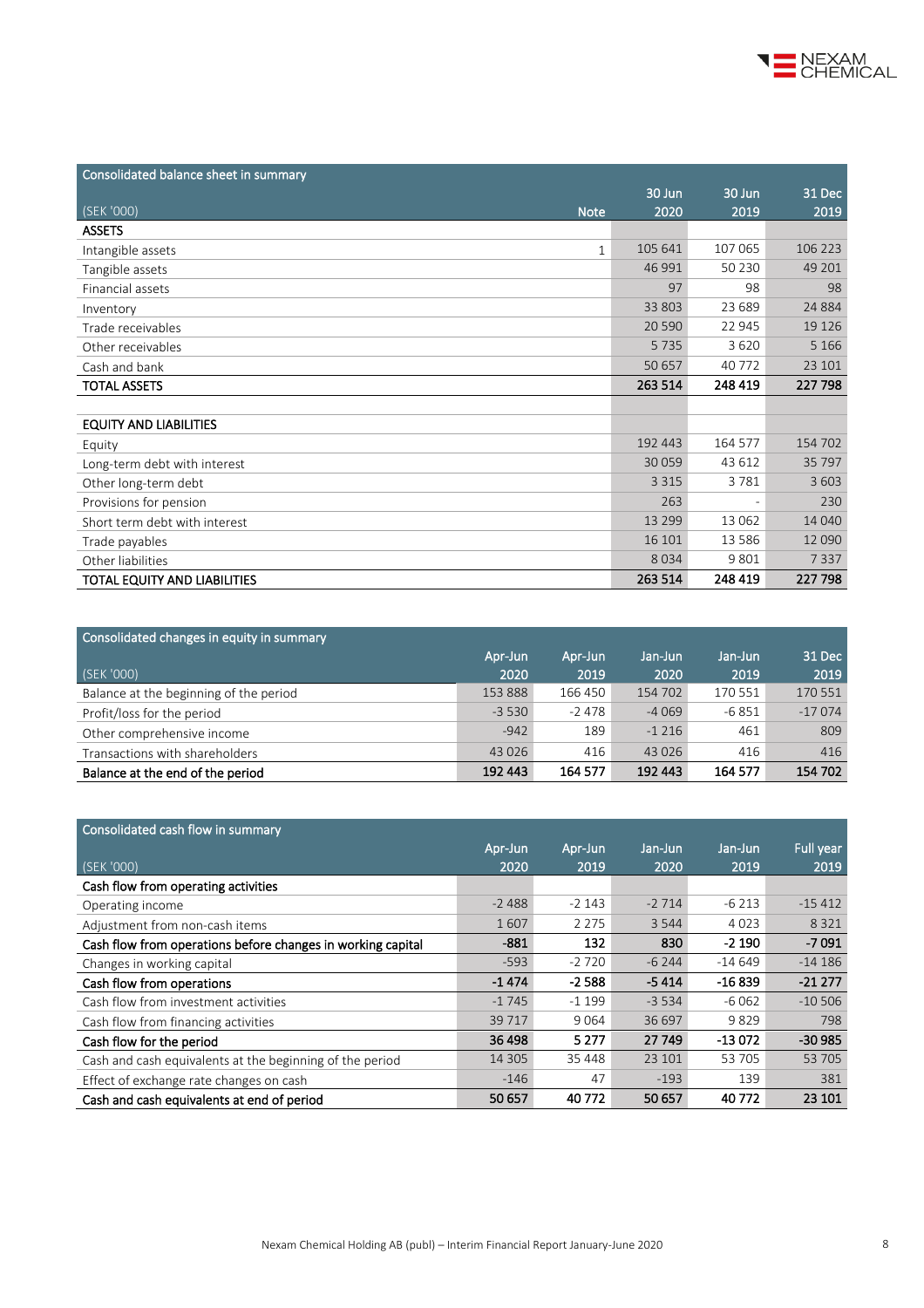

| Parent company - Income statement in summary   |         |                          |         |                          |           |
|------------------------------------------------|---------|--------------------------|---------|--------------------------|-----------|
|                                                | Apr-Jun | Apr-Jun                  | Jan-Jun | Jan-Jun                  | Full year |
| (SEK '000)                                     | 2020    | 2019                     | 2020    | 2019                     | 2019      |
|                                                |         |                          |         |                          |           |
| Net sales                                      | 2 7 5 8 | 1849                     | 2 7 5 8 | 4849                     | 8 2 4 6   |
|                                                | 2758    | 1849                     | 2758    | 4849                     | 8 2 4 6   |
|                                                |         |                          |         |                          |           |
| Operating expenses                             |         |                          |         |                          |           |
| Operating expenses                             | $-920$  | $-1177$                  | $-1951$ | $-2142$                  | $-4360$   |
| Personnel cost                                 | $-1159$ | $-1633$                  | $-2870$ | -4 944                   | $-7658$   |
| Operating profit/loss                          | 679     | $-961$                   | $-2063$ | -2 237                   | $-3772$   |
|                                                |         |                          |         |                          |           |
|                                                |         |                          |         |                          |           |
| <b>Financial items</b>                         |         |                          |         |                          |           |
| Write down financial assets                    |         | $-1000$                  |         | $-5000$                  | $-5000$   |
| Interest expenses and other similar loss items | $-225$  | $-206$                   | $-468$  | $-421$                   | $-939$    |
| Profit/loss before tax                         | 454     | $-2167$                  | $-2531$ | $-7658$                  | $-9711$   |
|                                                |         |                          |         |                          |           |
| Appropriations                                 |         | $\overline{\phantom{0}}$ |         | $\overline{\phantom{0}}$ | 600       |
| Profit/loss for the period                     | 454     | $-2167$                  | $-2531$ | $-7658$                  | $-9111$   |

| Parent company - Balance sheet in summary |         |          | $\equiv$ |
|-------------------------------------------|---------|----------|----------|
|                                           | 30 Jun  | $30$ Jun | 31 Dec   |
| (SEK '000)                                | 2020    | 2019     | 2019     |
| <b>ASSETS</b>                             |         |          |          |
| Financial assets                          | 409 436 | 409 076  | 409 303  |
| Receivables from group companies          | 43 037  | 43 198   | 44 669   |
| Other receivables                         | 590     | 754      | 272      |
| Cash and bank                             | 35 319  | 9876     | $-413$   |
| <b>TOTAL ASSETS</b>                       | 488 382 | 462 904  | 453831   |
|                                           |         |          |          |
| <b>EQUITY AND LIABILITIES</b>             |         |          |          |
| Equity                                    | 454 291 | 415 226  | 413 773  |
| Provisions for pension                    | 1 3 4 7 | 172      | 1 1 8 0  |
| Long-term debt with interest              | 18 000  | 30 000   | 24 000   |
| Short term debt with interest             | 12 000  | 12 000   | 12 000   |
| Trade payables                            | 410     | 978      | 510      |
| Other liabilities                         | 2 3 3 5 | 4528     | 2 3 6 8  |
| TOTAL EQUITY AND LIABILITIES              | 488 382 | 462 904  | 453 831  |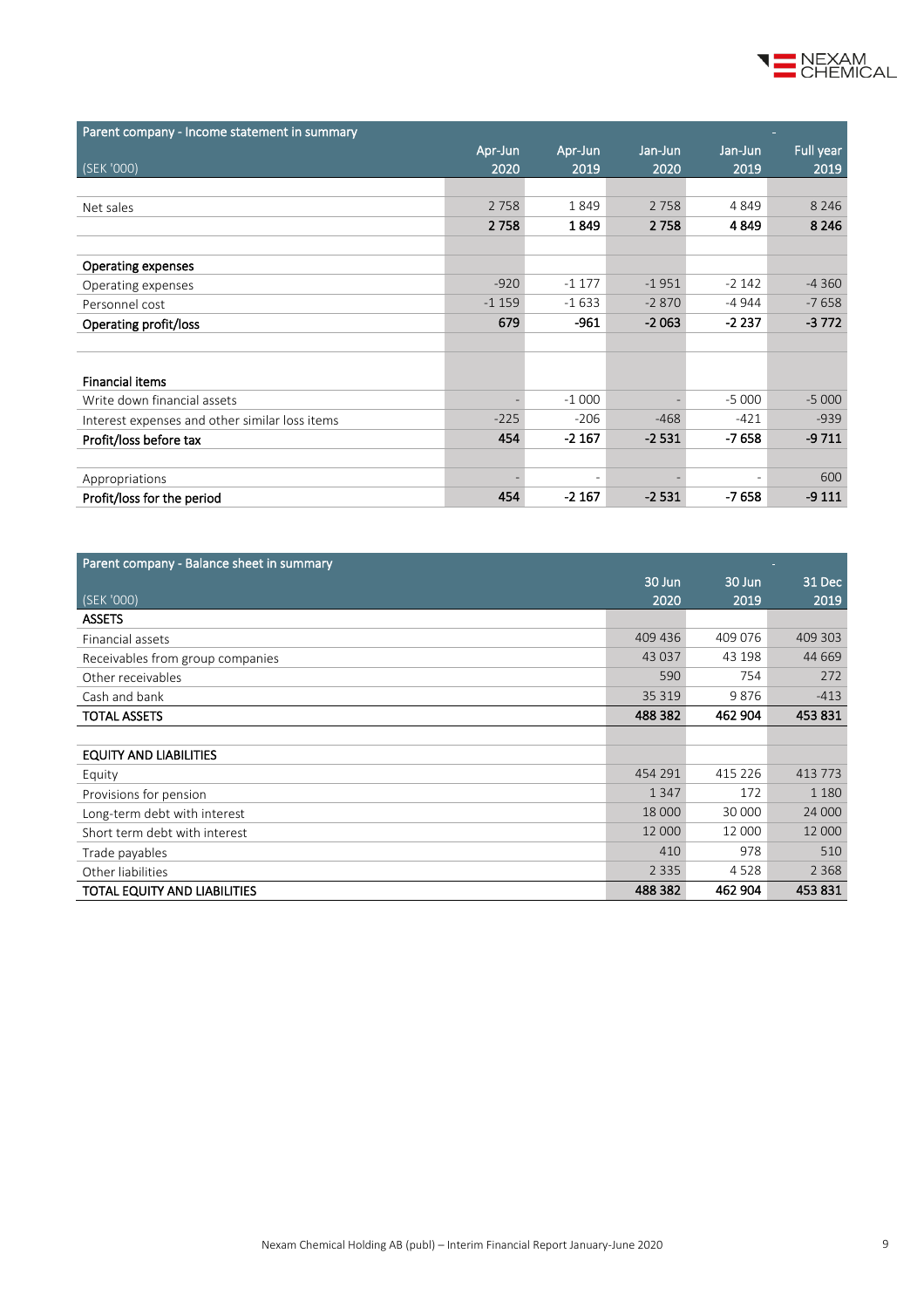

| Note 1 - Intangible assets              |                          |                          |             |         |
|-----------------------------------------|--------------------------|--------------------------|-------------|---------|
|                                         |                          | <b>Market</b>            | Development |         |
| (SEK '000)                              | Goodwill                 | positions                | costs       | Patents |
| Accumulated cost                        |                          |                          |             |         |
| Opening balance 1 January 2020          | 45 943                   | 44 000                   | 24 660      | 5934    |
| Additions                               | $\overline{\phantom{a}}$ | $\overline{\phantom{a}}$ | 1856        |         |
| Re-classifcation                        |                          |                          | $-560$      | 560     |
| Closing balance 30 June 2020            | 45 943                   | 44 000                   | 25 956      | 6494    |
|                                         |                          |                          |             |         |
| Accumulated depreciation                |                          |                          |             |         |
| Opening balance 1 January 2020          | $\overline{a}$           | $-9167$                  | $-3310$     | $-1837$ |
| Expensed depreciation for the period    |                          | $-2200$                  | $-127$      | $-111$  |
| Closing balance 30 June 2020            |                          | $-11367$                 | $-3437$     | $-1948$ |
|                                         |                          |                          |             |         |
| Residual value 30 June 2020             | 45 943                   | 32 633                   | 22 5 19     | 4546    |
|                                         |                          |                          |             |         |
| <b>Accumulated cost</b>                 |                          |                          |             |         |
| Opening balance 1 January 2019          | 45 943                   | 44 000                   | 21 3 8 9    | 5934    |
| Additions                               |                          |                          | 3 2 7 1     |         |
| Closing balance 31 December 2019        | 45 943                   | 44 000                   | 24 660      | 5934    |
| Accumulated depreciation                |                          |                          |             |         |
| Opening balance 1 January 2019          | $\overline{\phantom{0}}$ | $-4767$                  | $-2817$     | $-1787$ |
| Expensed depreciation for the period    |                          | $-4400$                  | $-493$      | $-141$  |
| Capitalized depreciation for the period |                          |                          |             | 91      |
| Closing balance 31 December 2019        | $\overline{\phantom{0}}$ | $-9167$                  | $-3310$     | $-1837$ |
| Residual value 31 December 2019         |                          |                          |             |         |
|                                         | 45 943                   | 34 833                   | 21 3 50     | 4097    |

| Note 2 - Net sales divided in geographical markets |         |          |         |         |           |  |  |
|----------------------------------------------------|---------|----------|---------|---------|-----------|--|--|
|                                                    | Apr-Jun | Apr-Jun  | Jan-Jun | Jan-Jun | Full year |  |  |
| (SEK '000)                                         | 2020    | 2019     | 2020    | 2019    | 2019      |  |  |
| Net sales Sweden                                   | 8726    | 10 970   | 16 8 34 | 21589   | 36 320    |  |  |
| Net sales Europe                                   | 22 7 54 | 22 4 3 7 | 44 872  | 41 117  | 75 5 86   |  |  |
| Net sales rest of the world                        | 4899    | 1788     | 16 377  | 4 2 4 3 | 18 15 1   |  |  |
|                                                    | 36 379  | 35 195   | 78 0 83 | 66 949  | 130 057   |  |  |

| Note 3 - Net sales divided in segmentsgeographical markets |          |         |         |         |                         |
|------------------------------------------------------------|----------|---------|---------|---------|-------------------------|
|                                                            | Apr-Jun  | Apr-Jun | Jan-Jun | Jan-Jun | 'Full year <sub>i</sub> |
| (SEK '000)                                                 | 2020     | 2019    | 2020    | 2019    | 2019                    |
| Performance Masterbatch                                    | 21 004   | 23 683  | 42 927  | 47 114  | 85 4 83                 |
| Performance Chemicals                                      | 15 3 7 5 | 11 512  | 35 15 6 | 19835   | 44 5 74                 |
|                                                            | 36 379   | 35 195  | 78 083  | 66 949  | 130 057                 |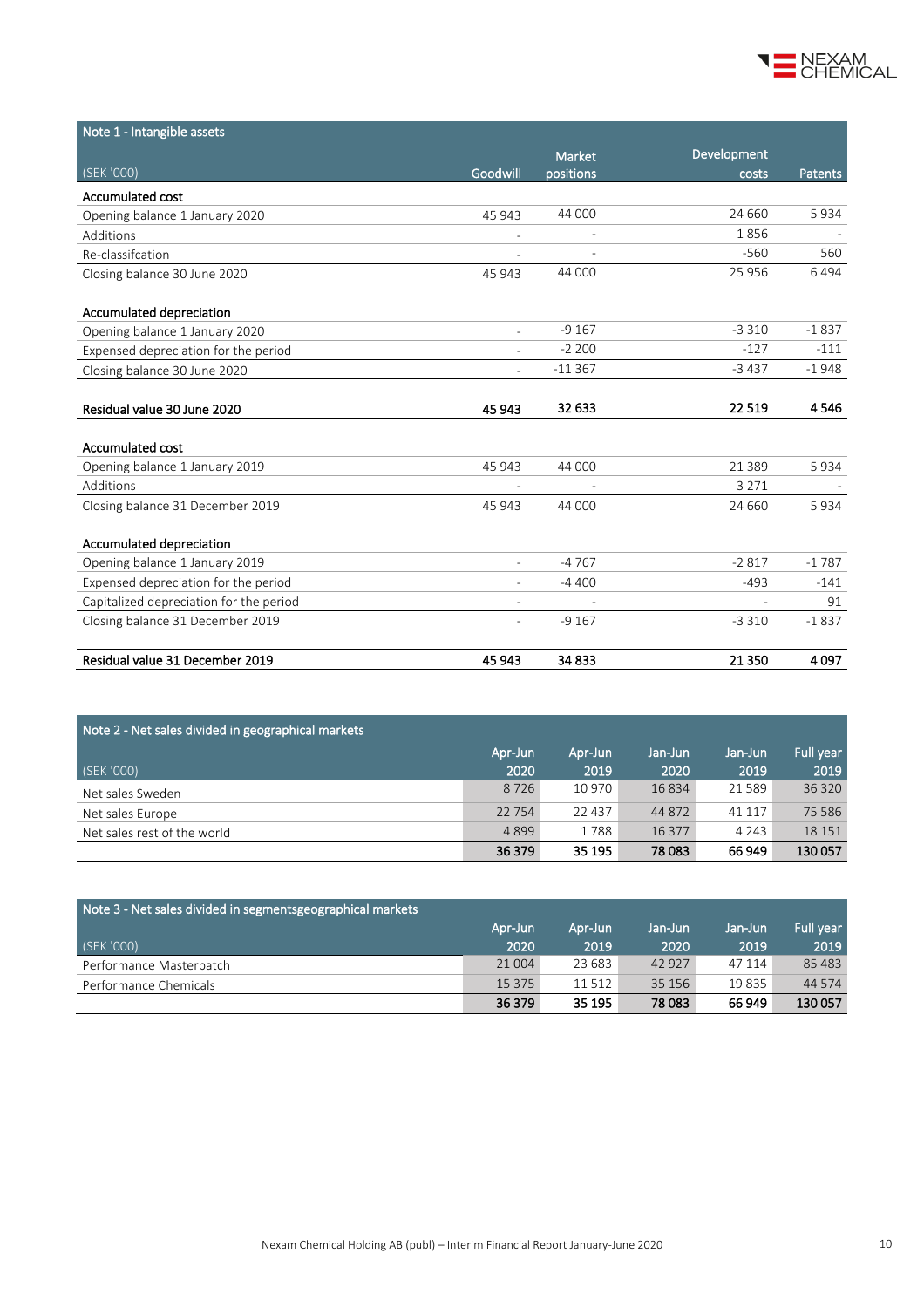

# Share capital, shares and ownership

The Company's share capital totals SEK 1,457,757.06 divided into 75,803,367 outstanding shares. The Company only has one class of shares and all shares have equal rights to dividends. The shares of Nexam Chemical Holding AB were listed on NASDAQ Stockholm First North Growth Market under the ticket NEXAM. Approximately 3.5 million shares have been turned during the quarter 2020 and the average price during the period was SEK 6.44 per share.

### Incentive programs

The company has one ongoing incentive programs with a total of 1,038,500 outstanding warrants, which all entitles the holders to subscribe for one new share. All warrants have been issued at market value, calculated according to the "Black Scholes" formula. If all currently outstanding warrants are exercised, the total dilution will be approximately 1.4 %.

For more information and the full terms and conditions of incentive program 2019/2022, please see the resolutions from the Annual General Meetings i[n 2019.](http://www.nexamchemical.com/secure/CMS/?language=en#context=epi.cms.contentdata:///245&viewsetting=active:///true)

| Allotment<br>date | Price per<br>warrant (SEK) | Earliest<br>redemption date | Final due<br>date | Redemption<br>price (SEK) | <b>Outstanding warrants</b><br>$30th$ of June 2020 | Dilution if<br>fully exercised |
|-------------------|----------------------------|-----------------------------|-------------------|---------------------------|----------------------------------------------------|--------------------------------|
| 2019-06-30        | 0.40                       | 2022-08-26                  | 2022-09-09        | 11.51                     | 808,500                                            | 1.1 %                          |
| 2020-05-12        | 0.26                       | 2022-08-26                  | 2022-09-09        | 11.51                     | 230,000                                            | 0.3 %                          |

## Shareholders

The number of shareholders as of 30<sup>th</sup> of June 2020 was 6,105.

| Shareholders                                | <b>Shares</b> | Percent |
|---------------------------------------------|---------------|---------|
| Försäkringsbolaget, Avanza Pension          | 12 036 590    | 15,9%   |
| SIX SIS AG                                  | 11 296 813    | 14,9%   |
| Länsförsäkringar Småbolag Sverige           | 2836651       | 3,7%    |
| Lennart Holm, privately and via company     | 2 4 6 5 2 3 2 | 3,3%    |
| Nordnet Pensionsförsäkring AB               | 2 208 296     | 2,9%    |
| Goldman Sachs International Ltd             | 2025297       | 2,7%    |
| Michael Karlsson, privately and via company | 1 377 342     | 1,8%    |
| <b>IBKR Financial Services AG</b>           | 1 308 650     | 1,7%    |
| Swedbank Försäkring                         | 925 496       | 1,2%    |
| Björn Parkander                             | 912 517       | 1,2%    |
| Other shareholders (approx. 6,100)          | 38 410 483    | 50,7%   |
| Total                                       | 75 803 367    | 100.0%  |

# Financial calendar

22 Oct 2020 Interim Report January-September 2020 28 Jan 2021 Year-End-Report 2020

Interim reports are available on www.nexamchemical.com.

### For further information concerning the report, please contact:

Johan Arvidsson, VD Tel: +46 (0)708-97 44 39 E-post: johan.arvidsson@nexamchemical.com

This information is information that Nexam Chemical Holding AB is obliged to make public pursuant to the EU Market Abuse Regulation and the Securities Markets Act. The information was submitted for publication, through the agency of the contact person set out above, at 08:00 CET on July 17, 2020.